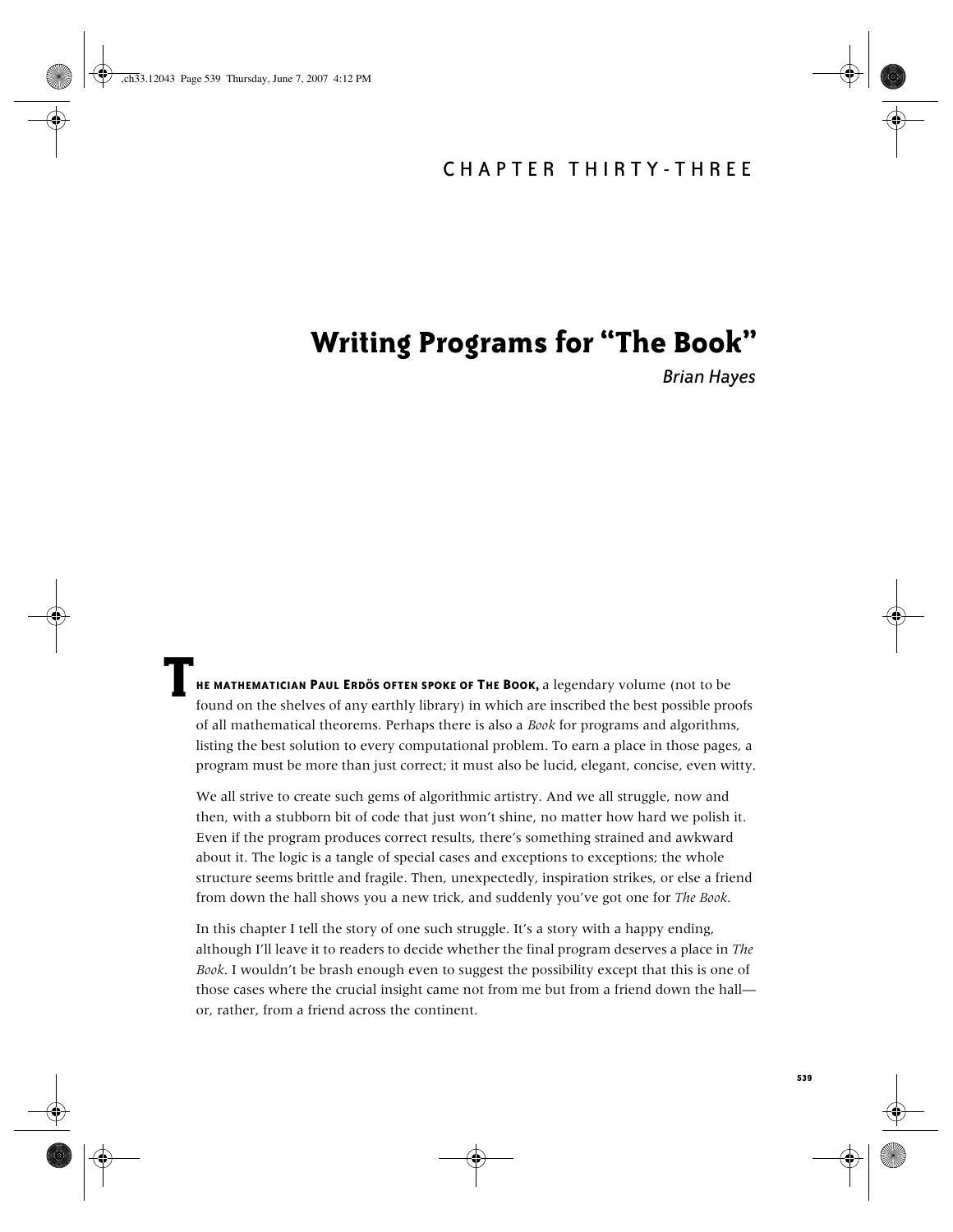## **The Nonroyal Road**

The program I'll be talking about comes from the field of computational geometry, which seems to be peculiarly rich in problems that look simple on first acquaintance but turn out to be real stinkers when you get into the details. What do I mean by computational geometry? It's not the same as computer graphics, although there are close connections. Algorithms in computational geometry live not in the world of pixels but in that idealized ruler-and-compass realm where points are dimensionless, lines have zero thickness, and circles are perfectly round. Getting exact results is often essential in these algorithms, because even the slightest inaccuracy can utterly transform the outcome of a computation. Changing a digit far to the right of the decimal point might turn the world inside out.

Euclid supposedly told a princely student, "There is no royal road to geometry." Among the nonroyal roads, the computational pathway is notably muddy, rutty, and potholed. The difficulties met along the way sometimes have to do with computational efficiency: keeping a program's running time and memory consumption within reasonable bounds. But efficiency is not the main issue with the geometric algorithms that concern me here; instead, the challenges are conceptual and aesthetic. Can we get it right? Can we make it beautiful?

The program presented below in several versions is meant to answer a very elementary question: given three points in the plane, do all of the points lie along the same line? This is such a simple-sounding problem, it ought to have a simple solution as well. A few months ago, when I needed a routine to answer the collinearity question (as a component of a larger program), the task looked so straightforward that I didn't even pause to consult the literature and see how others might have solved it. I don't exactly regret that haste wrestling with the problem on my own must have taught me something, or at least built some character—but I admit it was not the royal road to the right answer. I wound up repeating the steps of many who went before me. (Maybe that's why the road is so rutted!)

#### **Warning to Parenthophobes**

I present the code in Lisp. I'm not going to apologize for my choice of programming language, but neither do I want to turn this chapter into a tract for recruiting Lisp converts. I'll just say that I believe multilingualism is a good thing. If reading the code snippets below teaches you something about an unfamiliar language, the experience will do you no harm. All of the procedures are very short—half a dozen lines or so. Figure 33-1 offers a thumbnail guide to the structure of a Lisp procedure.

Incidentally, the algorithm implemented by the program in the figure is surely in *The Book*. It is Euclid's algorithm for calculating the greatest common divisor of two numbers.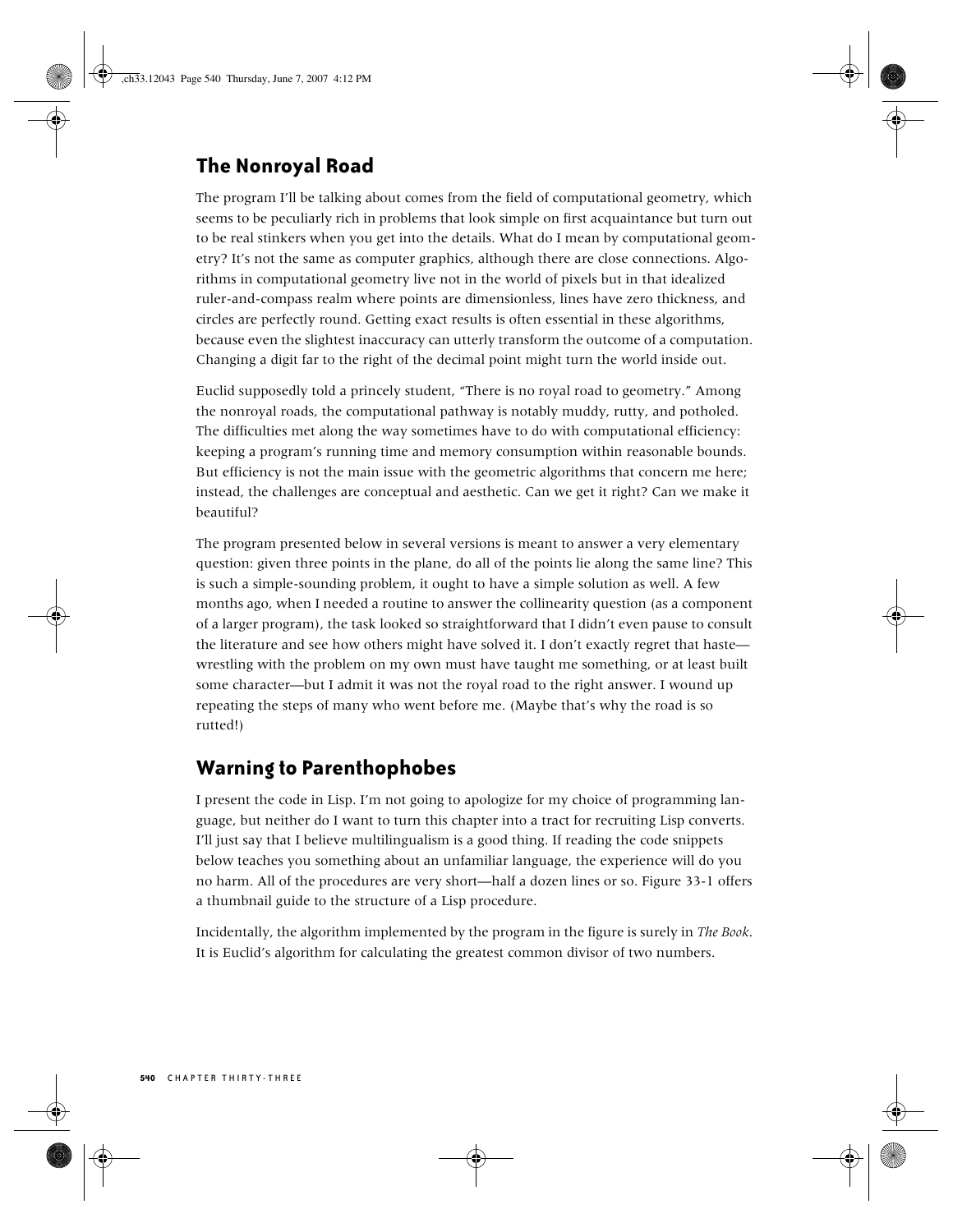

*FIGURE 33-1* . *Bits and pieces of a Lisp procedure definition*

#### **Three in a Row**

If you were working out a collinearity problem with pencil and paper, how would you go about it? One natural approach is to plot the positions of the three points on graph paper, and then, if the answer isn't obvious by inspection, draw a line through two of the points and see whether the line passes through the third point (see Figure 33-2). If it's a close call, accuracy in placing the points and drawing the line becomes critical.





A computer program can do the same thing, although for the computer nothing is ever "obvious by inspection." To draw a line through two points, the program derives the equation of that line. To see whether the third point lies on the line, the program tests whether or not the coordinates of the point satisfy the equation. (Exercise: For any set of three given points, there are three pairs of points you could choose to connect, in each case leaving a different third point to be tested for collinearity. Some choices may make the task easier than others, in the sense that less precision is needed. Is there some simple criterion for making this decision?)

The equation of a line takes the form  $y = mx + b$ , where *m* is the slope and *b* is the *y*intercept, the point (if there is one) where the line crosses the *y*-axis. So, given three points *p*, *q*, and *r*, you want to find the values of *m* and *b* for the line that passes through two of them, and then test the *x-* and *y*-coordinates of the third point to see if the same equation holds.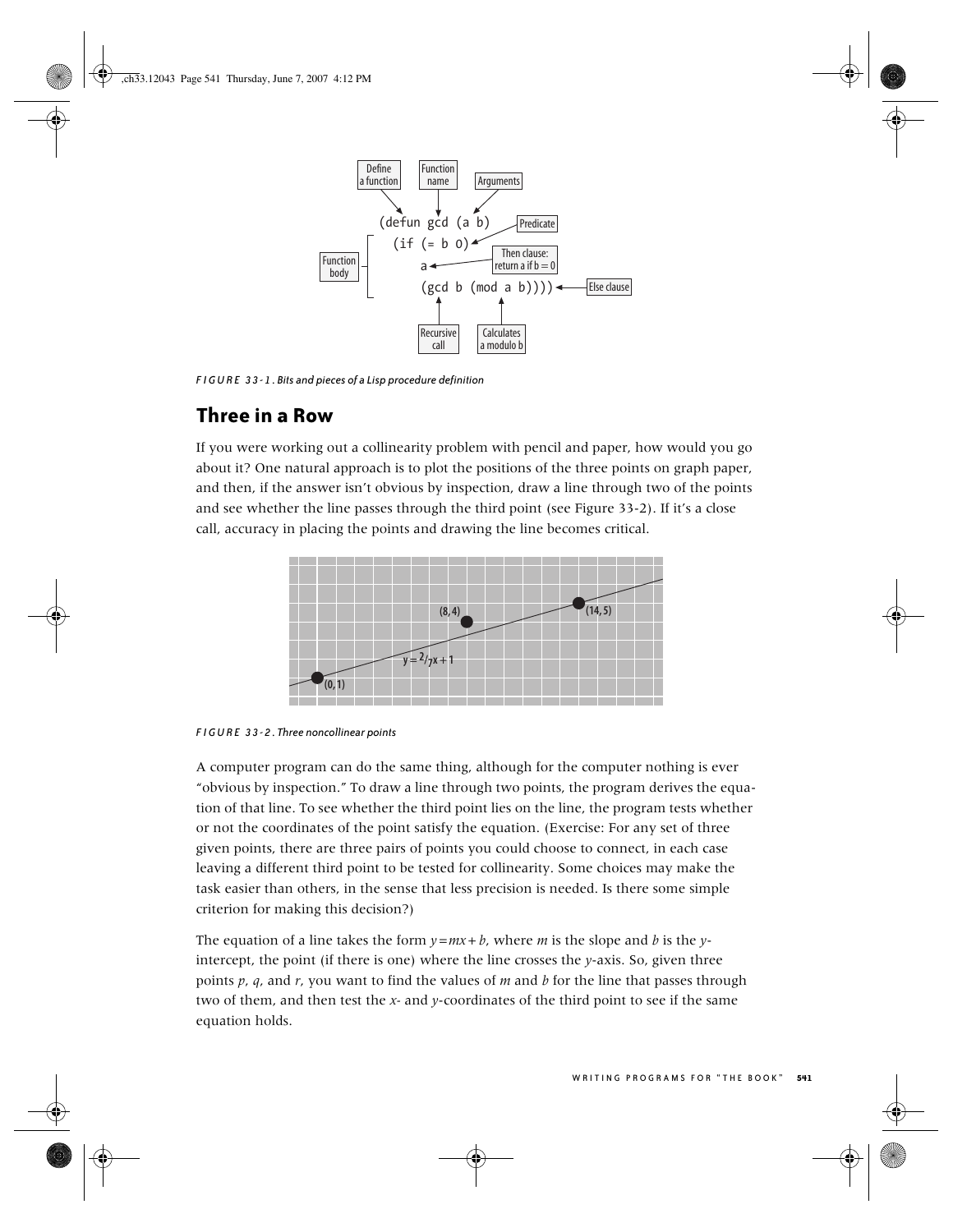Here's the code:

```
(defun naive-collinear (px py qx qy rx ry)
 (let ((m (slope px py qx qy))
       (b (y-intercept px py qx qy)))
   ( = ry (+ (* m rx) b))))
```
The procedure is a predicate: It returns a boolean value of true or false (in Lisp argot, t or nil). The six arguments are the *x-* and *y*-coordinates of the points *p*, *q*, and *r*. The let form introduces local variables named m and b, binding them to values returned by the procedures slope and y-intercept. I'll return shortly to the definitions of those procedures, but their functions should be apparent from their names. Finally, the last line of the procedure does all the work, posing the question: is the *y*-coordinate of point *r* equal to *m* times the *x*-coordinate of *r*, plus *b*? The answer is returned as the value of the naive-collinear function.

Could it be simpler? Well, we'll see. Does it work? Often. If you were to set the procedure loose on a large collection of points generated at random, it would probably run without error for a very long time. Nevertheless, it's easy to break it. Just try applying it to points with  $(x y)$  coordinates  $(0 0)$ ,  $(0 1)$ , and  $(0 2)$ . These points are surely collinear—they all lie on the *y*-axis—and yet the naive-collinear procedure can't be expected to return a sensible value when given them as arguments.

The root cause of this failure is lurking inside the definition of slope. Mathematically, the slope *m* is ∆*y/*∆*x*, which the program calculates as follows:

(defun slope (px py qx qy) (/ (- qy py) (- qx px))))

If *p* and *q* happen to have the same *x*-coordinate, then ∆*x* is zero, and ∆*y*/∆*x* is undefined. If you insist on trying to calculate the slope, you'll get no further than a divide-by-zero error. There are lots of ways of coping with this annoyance. The method I chose as I first assembled the pieces of this little program was to have slope return a special signal value if px is equal to qx. The Lisp custom is to use the value nil for this purpose:

```
(defun slope (px py qx qy)
(if (= px qx)) nil
     (( ( - qy py) (- qx px))))
```
Like the slope, the *y*-intercept of a vertical line is also undefined because the line crosses the *y*-axis either nowhere or (if  $x=0$ ) everywhere. The same nil trick applies:

```
(defun y-intercept (px py qx qy)
 (\text{let } ((m (slope px py qx qy))) (if (not m)
        nil
       (- py (* m px)))))
```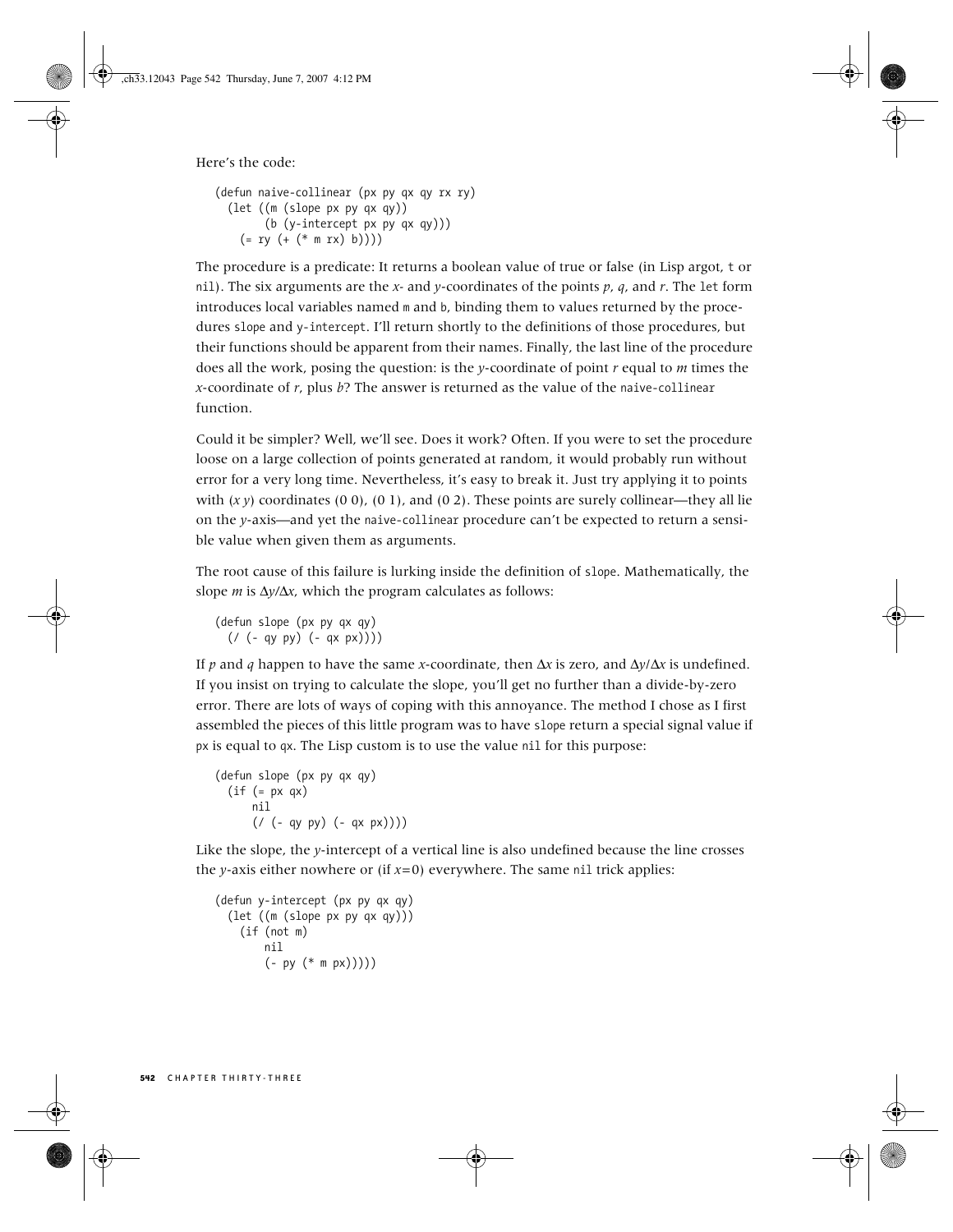Now I also had to re-rig the calling procedure to handle the possibility that the slope m is not a number but a bogus value:

```
(defun less-naive-collinearp (px py qx qy rx ry)
 (let ((m (slope px py qx qy))
        (b (y-intercept px py qx qy)))
    (if (numberp m)
      ( = ry (+ (* m rx) b))(= px \r x))))
```
If *m* is numeric—if the predicate (numberp m) returns t—then I proceed as before. Otherwise, I know that *p* and *q* share the same *x*-coordinate. It follows that the three points are collinear if *r* also has this same *x* value.

As the program evolved, the need to make special provisions for vertical lines was a continual irritation. It began to look like every procedure I wrote would have some ugly patch bolted on to deal with the possibility that a line is parallel to the *y*-axis. Admittedly, the patch was just an if expression, an extra line or two of code, not a major issue of software engineering. Conceptually, though, it seemed a needless complication, and perhaps a sign that I was doing something wrong or making life harder than it had to be. Vertical lines are not fundamentally any different from horizontal ones, or from lines that wander across the plane at any other angle. It's an arbitrary convention to measure slope with respect to the *y*-axis; the universe would look no different if we all adopted a different reference direction.

This observation suggests a way around the problem: rotate the whole coordinate frame. If a set of points are collinear in one frame, they must be collinear in all other frames as well. Tilt the axes by a few degrees one way or the other, and the divide-by-zero impasse disappears. The rotation is not difficult or computationally expensive; it's just a matrix multiplication. On the other hand, taking this approach means I still have to write that if expression somewhere, testing to see whether px is equal to qx. What I'd really prefer is to streamline the logic and get rid of the branch point altogether. Shouldn't it be possible to test for collinearity by means of some simple calculation on the coordinates of the points, without any kind of case analysis?

Here's a solution recommended (in a slightly different context) by one web site, which I shall allow to remain anonymous: when ∆*x* is 0, just set ∆*;y/*∆*x* to 1010, a value "close enough to infinity." As a practical matter, I suspect that this policy might actually work quite well, most of the time. After all, if the input to the program derives in any way from measurements made in the real world, there will be errors far larger than 1 part in  $10^{10}$ . All the same, this is a strategy I did not consider seriously. I may not know what the *Book* version of collinear looks like, but I refuse to believe it has a constant defined as "close enough to infinity."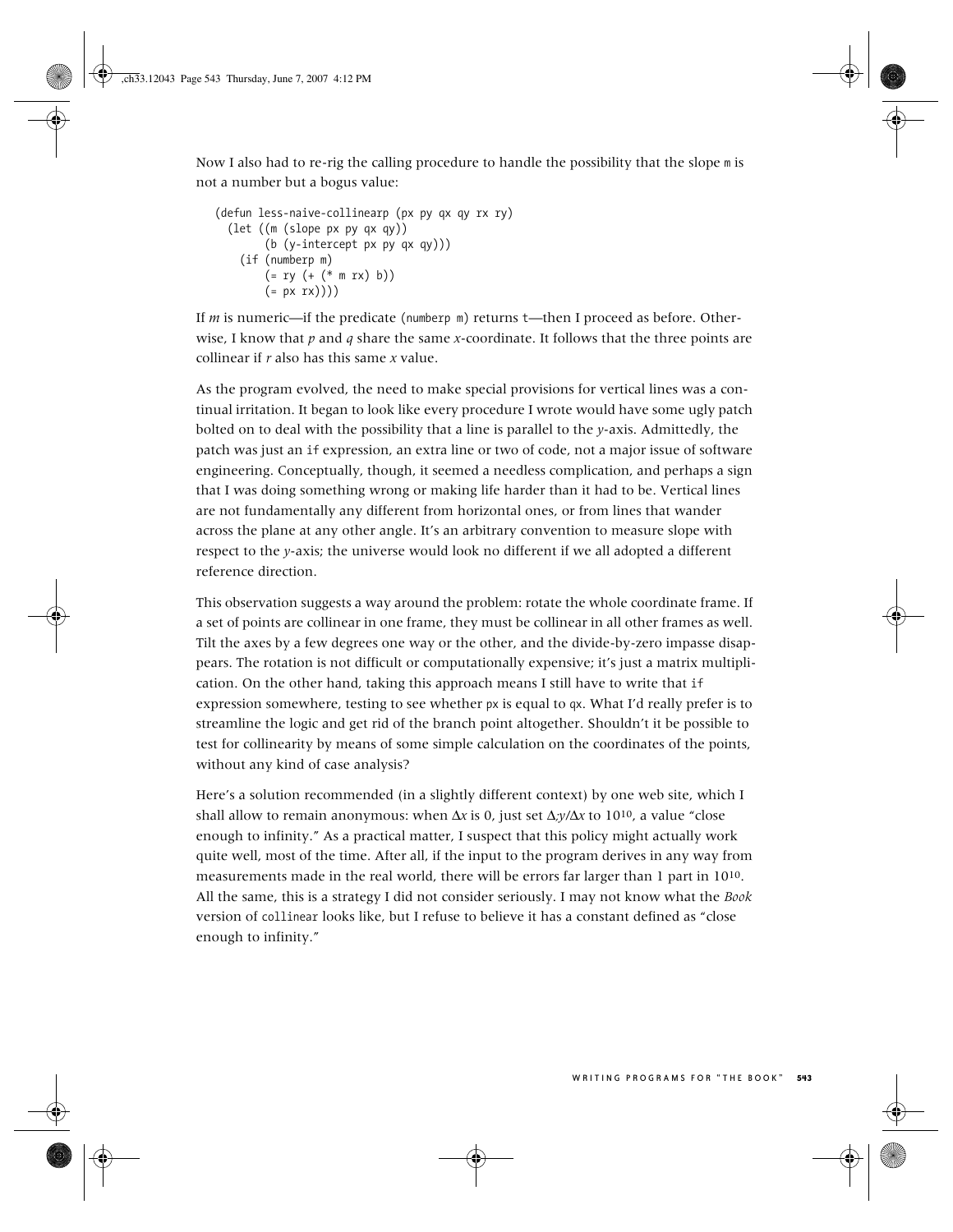#### **The Slippery Slope**

Instead of drawing a line through two points and seeing whether the third point is on the line, suppose I drew all three lines and checked to see whether they are really the same line. Actually, I would need to draw only two of the lines, because if line  $\overline{pq}$  is identical to line  $\overline{qr}$ , it must also be equal to  $\overline{pr}$ . Furthermore, it turns out I need to compare only the slopes, not the *y*-intercepts. (Do you see why?) Judging by eye whether two lines are really coincident or form a narrow scissors angle might not be the most reliable procedure, but in the computational world it comes down to a simple comparison of two numbers, the *m* values (see Figure 33-3).



*FIGURE 33-3* . *Testing collinearity by comparing slopes*

I wrote a new version of collinear as follows:

(defun mm-collinear (px py qx qy rx ry) (equalp (slope px py qx qy) (slope qx qy rx ry)))

What an improvement! This looks much simpler. There's no if expression calling attention to the distinguished status of vertical lines; all sets of points are treated the same way.

I must confess, however, that the simplicity and the apparent uniformity are an illusion, based on some Lisp trickery going on behind the scenes. Note that I compare the slopes not with = but with the generic equality predicate equalp. The procedure works correctly only because equalp happens to do the right thing whether slope returns a number or nil. (That is, the two slopes are considered equal if they are both the same number or if they are both nil.) In a language with a fussier type system, the definition would not be so sweetly concise. It would have to look something like this:

```
(defun typed-mm-collinear (px py qx qy rx ry)
  (let ((pq-slope (slope px py qx qy))
        (qr-slope (slope qx qy rx ry)))
    (or (and (numberp pq-slope)
             (numberp qr-slope)
             (= pq-slope qr-slope))
        (and (not pq-slope)
            (not qr-slope))))
```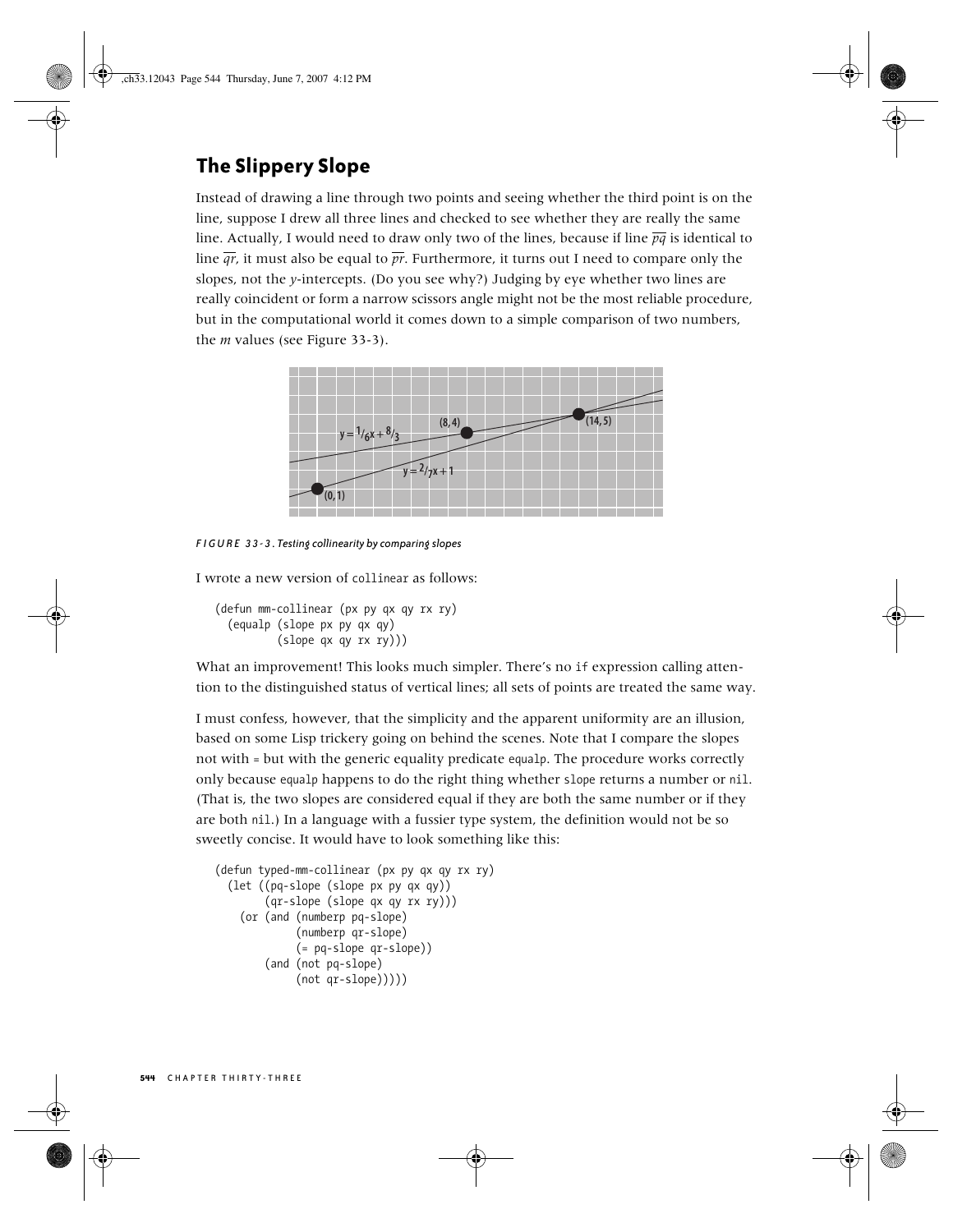This is not nearly as pretty, although even in this more-explicit form, the logic seems to me less tortured than the "naïve" version. The reasoning is that  $\overline{pq}$  and  $\overline{qr}$  are the same line if the slopes are both numbers and those numbers are equal, or if both slopes are nil. And, anyway, should one penalize a clever Lisp program just because other languages can't do the same trick?

I would have been willing to call it quits at this point and accept mm-collinear as the final version of the program, but for another anomaly that turned up in testing. Both mm-collinear and less-naive-collinear could successfully discriminate between collinear points and near misses; a case like  $p=(0\ 0)$ ,  $q=(1\ 0)$ ,  $r=(1000000\ 1)$  was not a challenge. But both procedures failed on this set of points:  $p=(0\ 0)$ ,  $q=(0\ 0)$ ,  $r=(1\ 1)$ .

A first question is what *should* happen in this instance. The program is supposed to be testing the collinearity of three points, but here *p* and *q* are actually the same point. My own view is that such points are indeed collinear because a single line can be drawn through all of them. I suppose the opposite position is also defensible, on the grounds that a line of *any* slope could be drawn through two coincident points. Unfortunately, the two procedures, as written, do not conform to *either* of these rules. They return nil for the example given above but t for the points  $p=(0\ 0)$ ,  $q=(0\ 0)$ , and  $r=(0\ 1)$ . Surely this is pathological behavior by anyone's standards.

I could solve this problem by edict, declaring that the three arguments to the procedure must be distinct points. But then I'd have to write code to catch violations of the rule, raise exceptions, return error values, scold criminals, etc. It's not worth the bother.

# **The Triangle Inequality**

Here's yet another way of rethinking the problem. Observe that if *p*, *q*, and *r* are *not* collinear, they define a triangle (Figure 33-4). It's a property of any triangle that the longest side is shorter than the sum of the smaller sides. If the three points are collinear, however, the triangle collapses on itself, and the longest "side" is exactly equal to the sum of the smaller "sides."



*FIGURE 33-4* . *Testing collinearity by the triangle inequality*

(For the example shown in the figure, the long side is shorter than the sum of the other two sides by about 0.067.)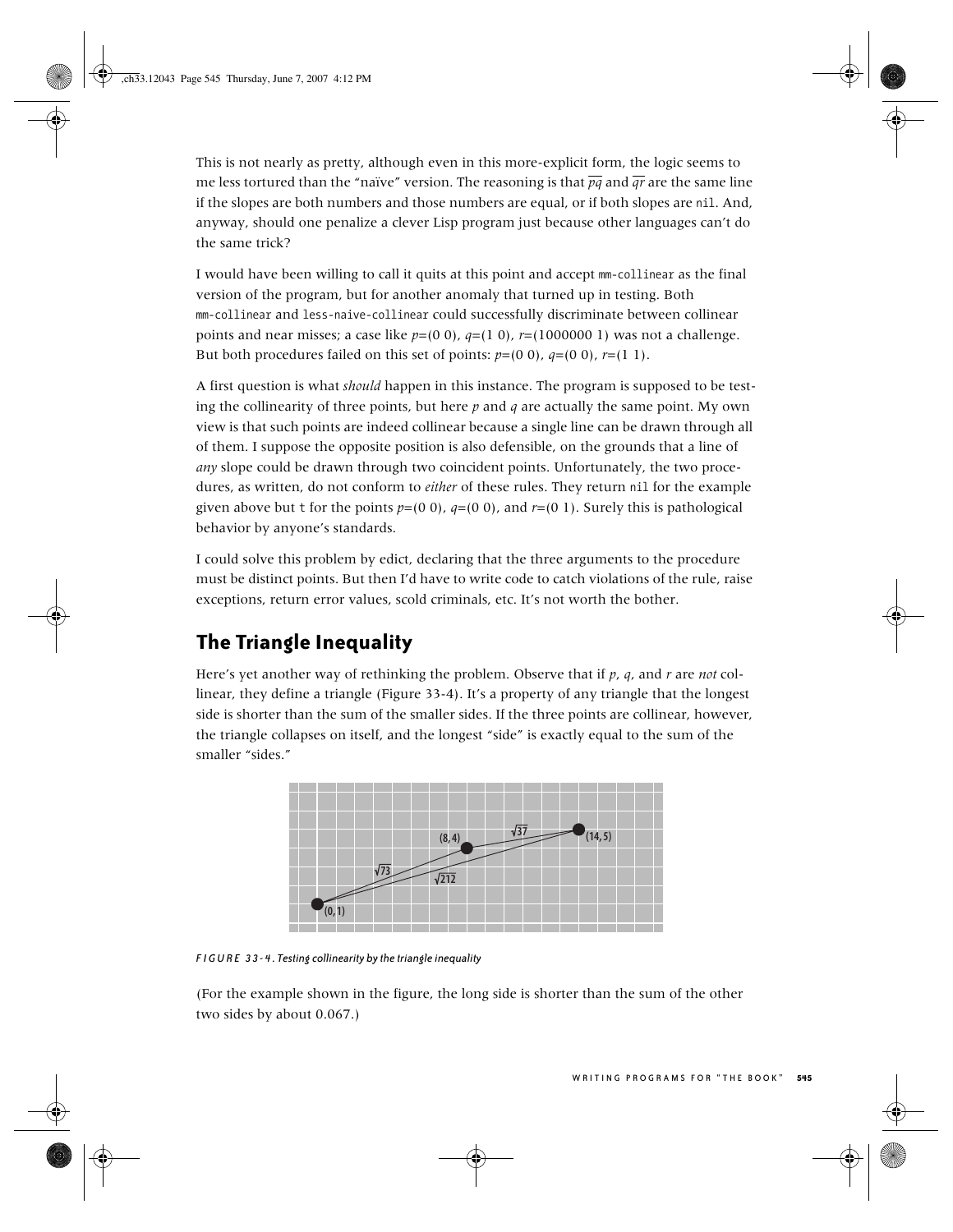The code for this version of the function is not quite so compact as the others, but what's going on inside is simple enough:

```
(defun triangle-collinear (px py qx qy rx ry)
 (let ((pq (distance px py qx qy))
        (pr (distance px py rx ry))
        (qr (distance qx qy rx ry)))
   (let ((sidelist (sort (list pq pr qr) #'>)))
      (= (first sidelist)
         (+ (second sidelist) (third sidelist))))))
```
The idea is to calculate the three side lengths, put them in a list, sort them in descending order of magnitude, and then compare the first (longest) side with the sum of the other two. If and only if these lengths are equal are the points collinear. This approach has a lot to recommend it. The calculation depends only on the geometric relations among the points themselves; it's independent of their position and orientation on the plane. Slopes and intercepts are not even mentioned. As a bonus, this version of the procedure also gives consistent and sensible answers when two or three of the points are coincident: all such point sets are considered collinear.

Unfortunately, there is a heavy price to be paid for this simplicity. Up to this point, all computations have been done with exact arithmetic. If the original coordinates are specified by means of integers or rational numbers, then the slopes and intercepts are calculated without round-off or other error. For example, the line passing through (1 1) and (4 2) has slope *m*=1/3 and *y*-intercept *b*=2/3 (not decimal approximations such as 0.33 and 0.67). With numbers represented in this way, comparisons are guaranteed to give the mathematically correct answer. But exactness is unattainable in measuring distances. The procedure distance invoked by triangle-collinear is defined like this:

```
(defun distance (px py qx qy)
(sqrt (+ (square (- qx px)))(square (- qy py))))
```
The square root is the culprit, of course. If sqrt returns an irrational result, there's no hope of finding an exact, finite, numeric representation. When distances are calculated with double-precision IEEE floating-point arithmetic, triangle-collinear gives trustworthy answers for points whose coordinates are no larger than about 105. Go much beyond that threshold, and the procedure inevitably starts to mistake very skinny triangles for degenerate ones, incorrectly reporting that the vertices are collinear.

There is no quick and easy fix for this failing. Tricks like rotating or scaling the coordinate frame will not help. It's just a bug (or feature?) of our universe: rational points can give rise to irrational distances. Getting exact and reliable results under these circumstances is not quite impossible, but it takes an industrial-strength effort. Where the three points really are collinear, this fact can be proved algebraically without evaluating the square roots. For example, given the collinear points  $(0\ 0)$ ,  $(3\ 3)$  and  $(5\ 5)$ , the distance equation is  $sqrt(50) = sqrt(18) + sqrt(8)$ , which reduces to  $5 \times sqrt(2) = 3 \times sqrt(2) + 2 \times sqrt(2)$ . When the points are *not* collinear, numerical evaluation will eventually reveal an inequality, if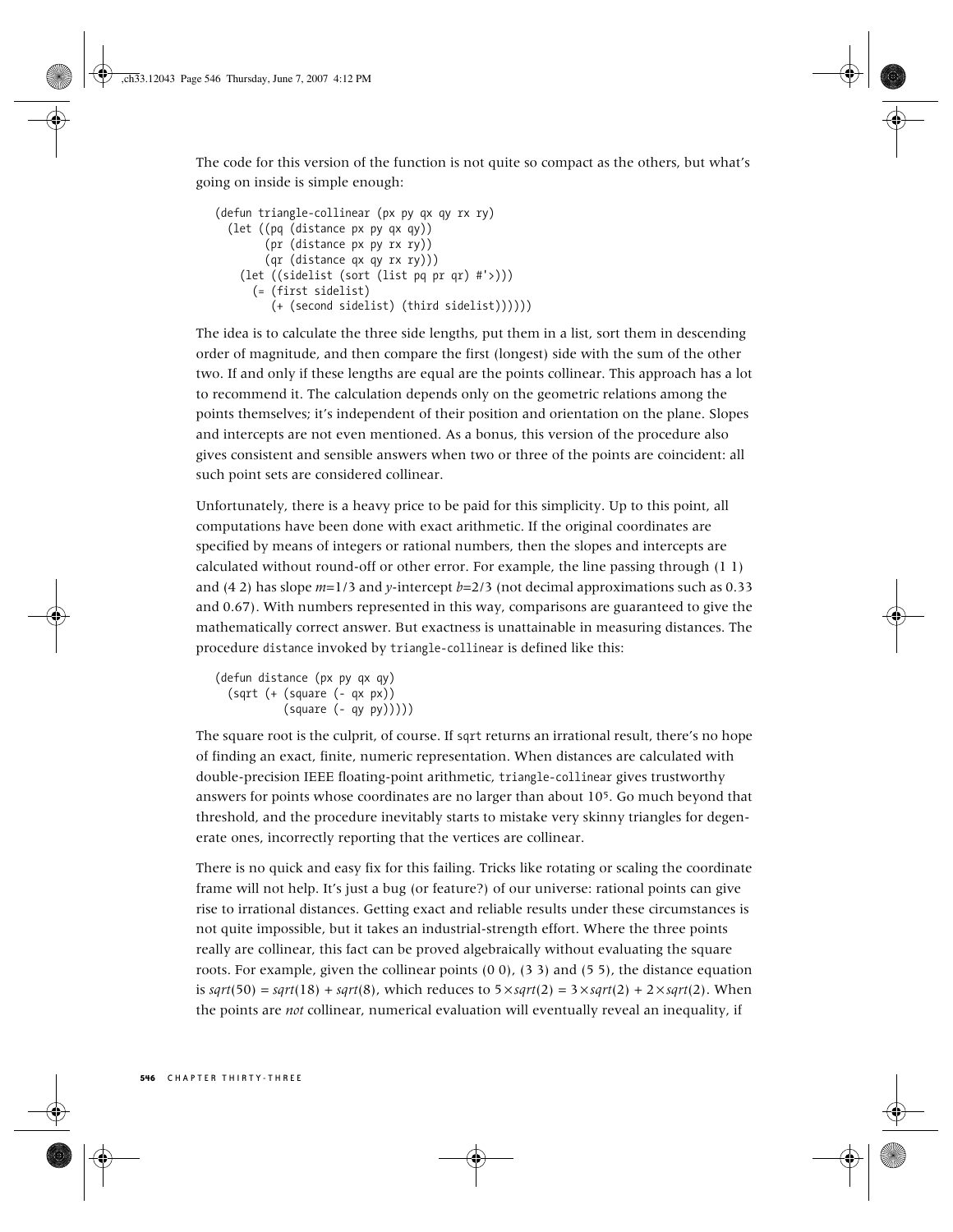you calculate enough digits of the roots. But I don't relish the idea of implementing a symbolic algebra system and an adaptive multiprecision arithmetic module just to test trios of points for collinearity. There's gotta be an easier way. In the *Book* version of the algorithm, I expect greater economy of means.

## **Meandering On**

To tell the rest of this story, I need to mention the context in which it took place. Some months ago I was playing with a simple model of river meandering—the formation of those giant horseshoe bends you see in the Lower Mississippi. The model decomposed the smooth curve of the river's course into a chain of short, straight segments. I needed to measure curvature along the river in terms of the bending angles between these segments, and in particular I wanted to detect regions of zero curvature—hence the collinearity predicate.

Another part of the program gave me even more trouble. As meanders grow and migrate, one loop sometimes runs into the next one, at which point the river takes a shortcut and leaves behind a stranded "oxbow" lake. (You don't want to be standing in the way when this happens on the Mississippi.) To detect such events in the model, I needed to scan for intersections of segments. Again, I was able to get a routine working, but it seemed needlessly complex, with a decision tree sprouting a dozen branches. As in the case of collinearity, vertical segments and coincident points required special handling, and I also had to worry about parallel segments.

For the intersection problem, I eventually spent some time in the library and checked out what the Net had to offer. I learned a lot. That's where I found the tip that  $10^{10}$  is close enough to infinity. And Bernard Chazelle and Herbert Edelsbrunner suggested a subtler way of finessing the singularities and degeneracies I had run into. In a 1992 review article on line-segment intersection algorithms (see the "Further Reading" section at the end of this chapter), they wrote:

For the ease of exposition, we shall assume that no two endpoints have the same *x-* or *y*coordinates. This, in particular, applies to the two endpoints of the same segment, and thus rules out the presence of vertical or horizontal segments...Our rationale is that the key ideas of the algorithm are best explained without having to worry about special cases every step of the way. Relaxing the assumptions is very easy (no new ideas are required) but tedious. That's for the theory. Implementing the algorithm so that the program works in all cases, however, is a daunting task. There are also numerical problems that alone would justify writing another paper. Following a venerable tradition, however, we shall try not to worry too much about it.

Perhaps the most important lesson learned from this foray into the literature was that others have also found meaty challenges in this field. It's not just that I'm a code wimp. This was a reassuring discovery; on the other hand, it did nothing to actually solve my problem.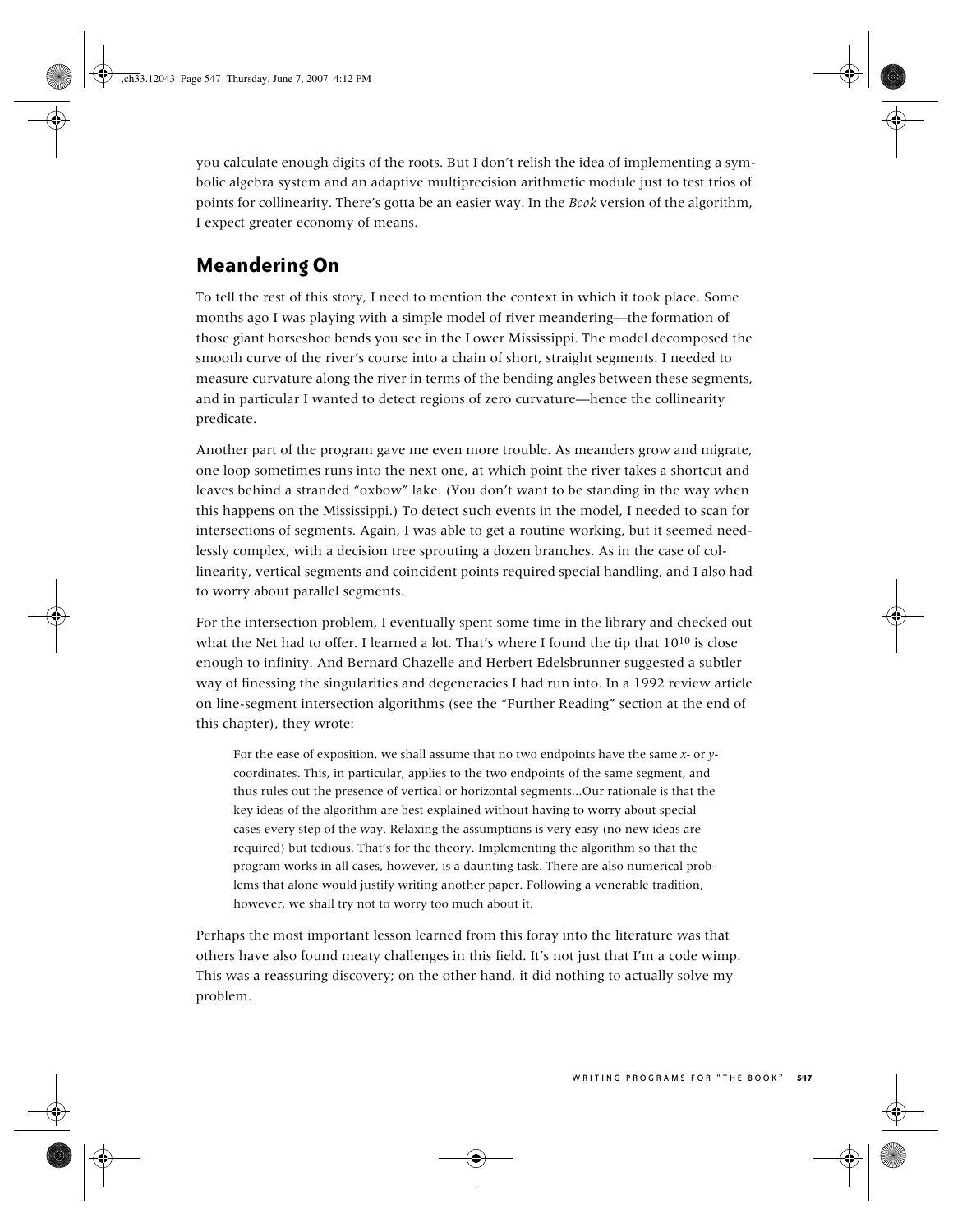Later, I wrote an item about line-segment intersection algorithms on my weblog at *bitplayer.org*. This was essentially a plea for help, and help soon came pouring in—more than I could absorb at the time. One reader suggested polar coordinates as a remedy for undefined slopes, and another advocated rewriting the linear equations in parametric form, so that *x-* and *y*-coordinates are given as functions of a new variable *t*. Barry Cipra proposed a somewhat different parametric scheme, and then came up with yet another algorithm, based on the idea of applying an affine transformation to shift one of the segments onto the interval  $(-1\ 0)$ ,  $(1\ 0)$ . David Eppstein advocated removing the problem from Euclidean geometry and solving it on the projective plane, where the presence of "a point at infinity" helps in dealing with singularities. Finally, Jonathan Richard Shewchuk gave me a pointer to his lecture notes, papers, and working code; I'll return to Shewchuk's ideas below.

I was impressed—and slightly abashed—by this flood of thoughtful and creative suggestions. There were several viable candidates for a segment-intersection procedure. Furthermore, I also found an answer to the collinearity problem. Indeed, I believe the solution that was handed to me may well be the *Book* algorithm.

#### **"Duh!"—I Mean "Aha!"**

In cartoons, the moment of discovery is depicted as a light bulb turning on in a thought balloon. In my experience, that sudden flash of understanding feels more like being thumped in the back of the head with a two-by-four. When you wake up afterwards, you've learned something, but by then your new insight is so blindingly obvious that you can't quite believe you didn't know it all along. After a few days more, you begin to suspect that maybe you *did* know it; you *must* have known it; you just needed reminding. And when you pass the discovery along to the next person, you'll begin, "As everyone knows."

That was my reaction on reading Jonathan Shewchuk's "Lecture Notes on Geometric Robustness." He gives a collinearity algorithm that, once I understood it, seemed so natural and sensible that I'm sure it must have been latent within me somewhere. The key idea is to work with the area of a triangle rather than the perimeter, as in trianglecollinear. Clearly, the area of a triangle is zero if and only if the triangle is a degenerate one, with collinear vertices. But measuring a function of the area rather a function of the perimeter has two big advantages. First, it can be done without square roots or other operations that would take us outside the field of rational numbers. Second, it is much less dependent on numerical precision.

Consider a family of isosceles triangles with vertices (0 0), (*x* 1), and (2*x* 0). As *x* increases, the difference between the length of the base and the sum of the lengths of the two legs gets steadily smaller, and so it becomes difficult to distinguish this very shallow triangle from a totally flattened one with vertices (0 0), (*x* 0), and (2*x* 0). The area calculation doesn't suffer from this problem. On the contrary, the area grows steadily as the triangle gets longer (see Figure 33-5). Numerically, even without exact arithmetic, the computation is much more robust.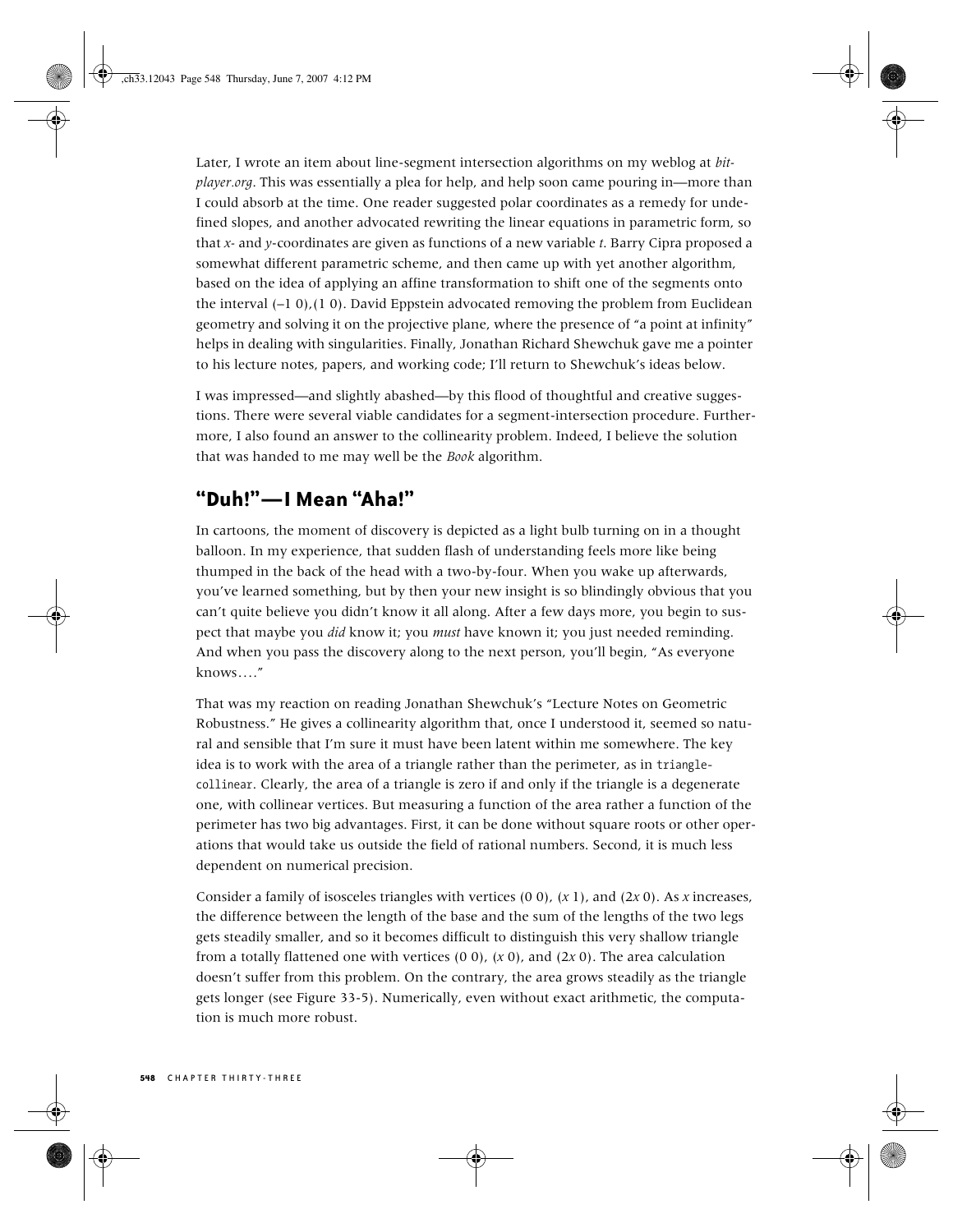

#### *FIGURE 33-5* . *Testing collinearity by measuring area*

How to measure the area? The Euclidean formula 1/2*bh* is not the best answer, and neither is the trigonometric approach. A far better plan is to regard the sides of a triangle as vectors; the two vectors emanating from any one vertex define a parallelogram, whose area is given by the cross product of the vectors. The area of the triangle is just one-half of the area of the parallelogram. Actually, this computation gives the "signed area": the result is positive if the vertices of the triangle are taken in counterclockwise order, and negative if taken in clockwise order. What's most important for present purposes, the signed area is zero if and only if the vertices are collinear.

The vector formula for the area is expressed most succinctly in terms of the determinant of a two-by-two matrix:

$$
A = \frac{1}{2} \begin{vmatrix} x_1 - x_3 & y_1 - y_3 \\ x_2 - x_3 & y_2 - y_3 \end{vmatrix} = \frac{1}{2} [(x_1 - x_3)(y_2 - y_3) - (x_2 - x_3)(y_1 - y_3)]
$$

Because I'm interested only in the case where the determinant is zero, I can ignore the factor of  $\frac{1}{2}$  and code the collinearity predicate in this simple form:

(defun area-collinear (px py qx qy rx ry) (= (\* (- px rx) (- qy ry)) (\* (- qx rx) (- py ry))))

So here it is: a simple arithmetical function of the *x-* and *y*-coordinates, requiring four subtractions, two multiplications and an equality predicate, but nothing else—no ifs, no slopes, no intercepts, no square roots, no hazard of divide-by-zero errors. If executed with exact rational arithmetic, the procedure always produces exact and correct results. Characterizing the behavior with floating-point arithmetic is more difficult, but it is far superior to the version based on comparing distances on the perimeter. Shewchuk provides highly tuned C code that uses floating-point when possible and switches to exact arithmetic when necessary.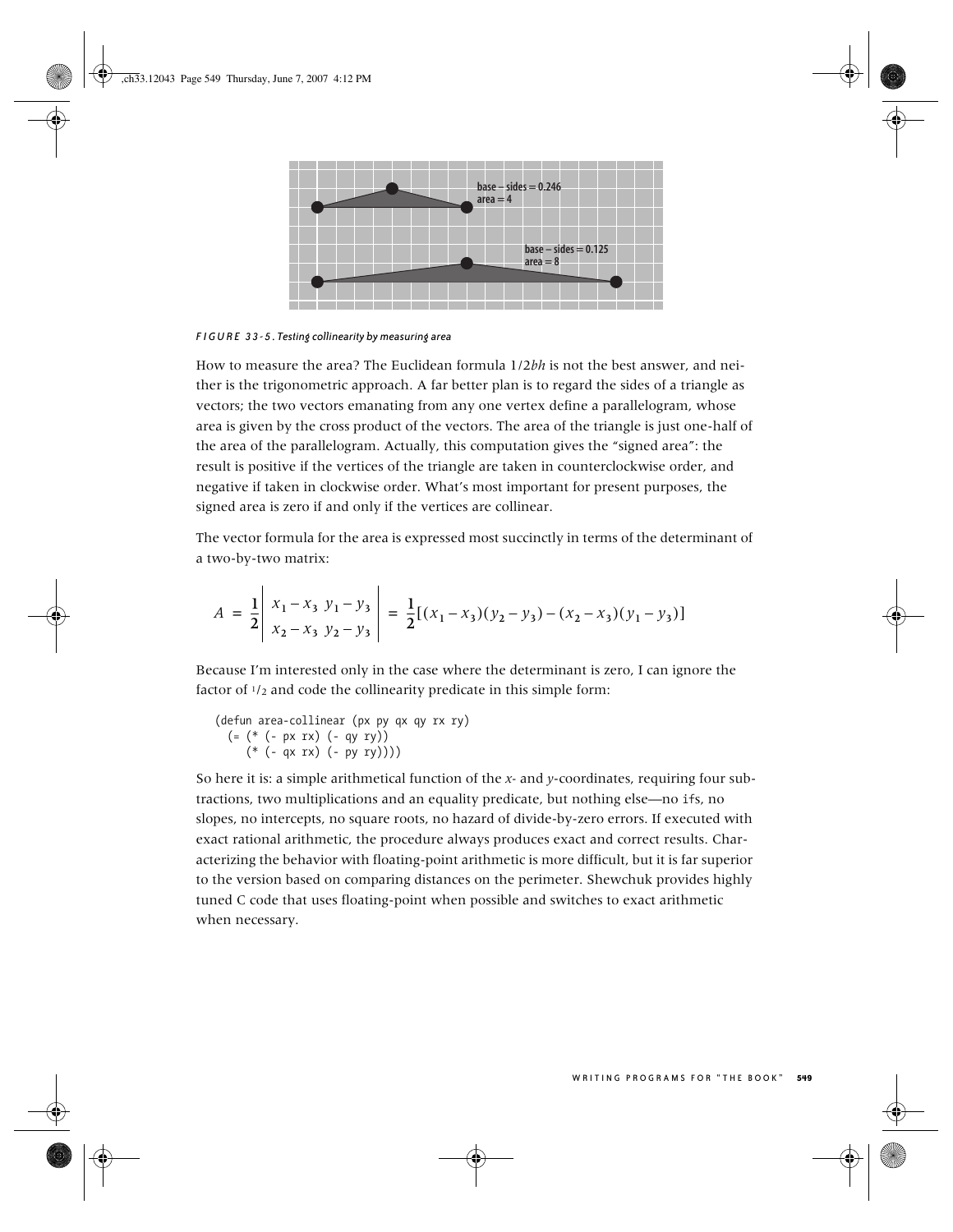# **Conclusion**

My adventures and misadventures searching for the ideal collinearity predicate do not make a story with a tidy moral. In the end I believe I stumbled upon the correct solution to my specific problem, but the larger question of how best to find such solutions in general remains unsettled.

One lesson that *might* be drawn from my experience is to seek help without delay: somebody out there knows more than you do. You may as well take advantage of the cumulative wisdom of your peers and predecessors. In other words, Google can probably find the algorithm you want, or even the source code, so why waste time reinventing it?

I have mixed feelings about this advice. When an engineer is designing a bridge, I expect her to have a thorough knowledge of how others in the profession have solved similar problems in the past. Yet expertise is not merely skill in finding and applying other people's bright ideas; I want my bridge designer to have solved a few problems on her own as well.

Another issue is how long to keep an ailing program on life support. In this chapter I have been discussing the tiniest of programs, so it cost very little to rip it up and start over whenever I encountered the slightest unpleasantness. For larger projects, the decision to throw one away is never so easy. And doing so is not necessarily prudent: you are trading known problems for unknown ones.

Finally there is the question of just how much the quest for "beautiful code" should be allowed to influence the process of programming or software development. The mathematician G. H. Hardy proclaimed, "There is no permanent place in the world for ugly mathematics." Do aesthetic principles carry that much weight in computer science as well? Here's another way of asking the same question: Do we have any guarantee that a *Book*quality program exists for every well-formulated computational problem? Maybe *The Book* has some blank pages.

#### **Further Reading**

Avnaim, F., J.-D. Boissonnat, O. Devillers, F. P. Preparata, and M. Yvinec. "Evaluating signs of determinants using single-precision arithmetic." *Algorithmica*, Vol. 17, pp. 111–132, 1997.

Bentley, Jon L., and Thomas A. Ottmann. "Algorithms for reporting and counting geometric intersections." *IEEE Transactions on Computers*, Vol. C-28, pp. 643–647, 1979.

Braden, Bart. "The surveyor's area formula." *The College Mathematics Journal*, Vol. 17, No. 4, pp. 326–337, 1986.

Chazelle, Bernard, and Herbert Edelsbrunner. "An optimal algorithm for intersecting line segments in the plane." *Journal of the Association for Computing Machinery*, Vol. 39, pp. 1–54, 1992.